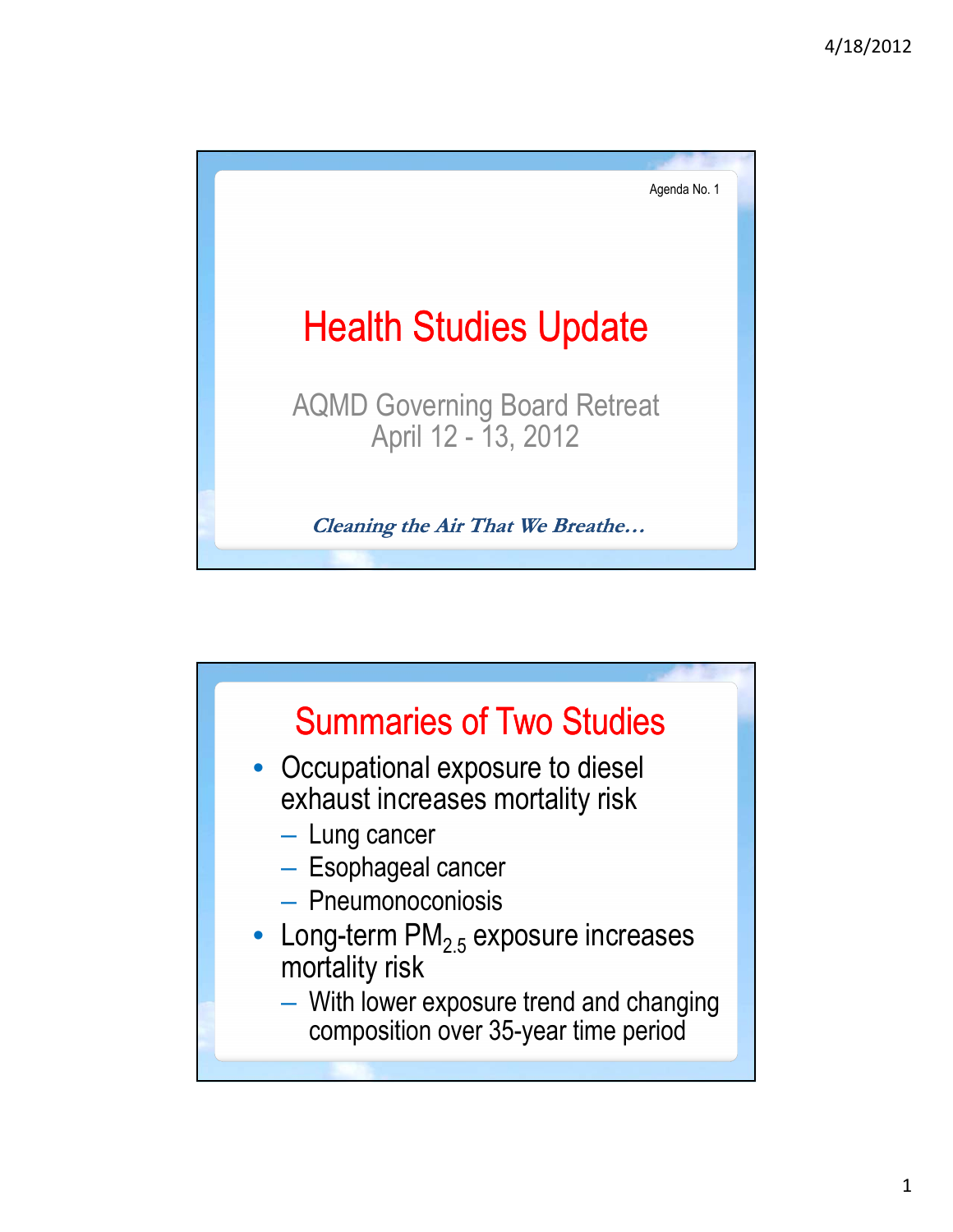## Diesel Exhaust Occupational Health Study Weight of the Evidence or Wait for the Evidence? **Protecting Underground Miners From Diesel Particulate Matter**  $\left| \frac{\text{Industry group "threatens" journals to delay publication}}{\text{The direct title, journey.} } \right|$ Celeste Monforton, MPH A coalition of mine operators has used a variety of<br>tactics to obstruct scientific<br>inquiry and impede public **AT MARY US UNDERGROUN** The lance circles science of the appear science of the appear of the space of the science of the space of the space of the space of the space of the space of the space of the space of the space of Several scientific journals, including Annals of Occupational Hygiene (which for **publication**<br>The Lancet triles, have received letters also received MARG's letter) and the industry-funded white show received MARG's letter inquiry and impour pure<br>protect underground miners<br>from diesel particulate mate-<br>from diesel particulate mate-<br>posed to the highest level<br>of diesel particulate matter<br>of diesel particulate matter or publication, except througher<br>peer review", said Vincent Co<br>former IARC Monographs Pro are nonceonarity and the physical materials of the Hall of physical materials and the study at the study and the second of the study and the study and between the part of distribution of the part of distribution of the s Director and acting director<br>Director and acting director compared with any other<br>occupational group.<br>This case study profiles a decade-long saga of the a decade long saga oi me<br>
Mottane Awareness Re<br>
source Group Diesel Coali-<br>
tion to Impade opldemic-<br>
logical studies on diesel<br>
extracts undertaken by the<br>
Mational Institute (or Occu-<br>
pational Safely and Health<br>
that Ma and the National Cancer in-<br>stitute, and to derail a health<br>standard promulgated by the Mine Safety and Health American Journal of Public Health The Lancet/Oncology Published online February 24, 2012 February 2006, Vol 96, No. 2 completeness and credibility of the

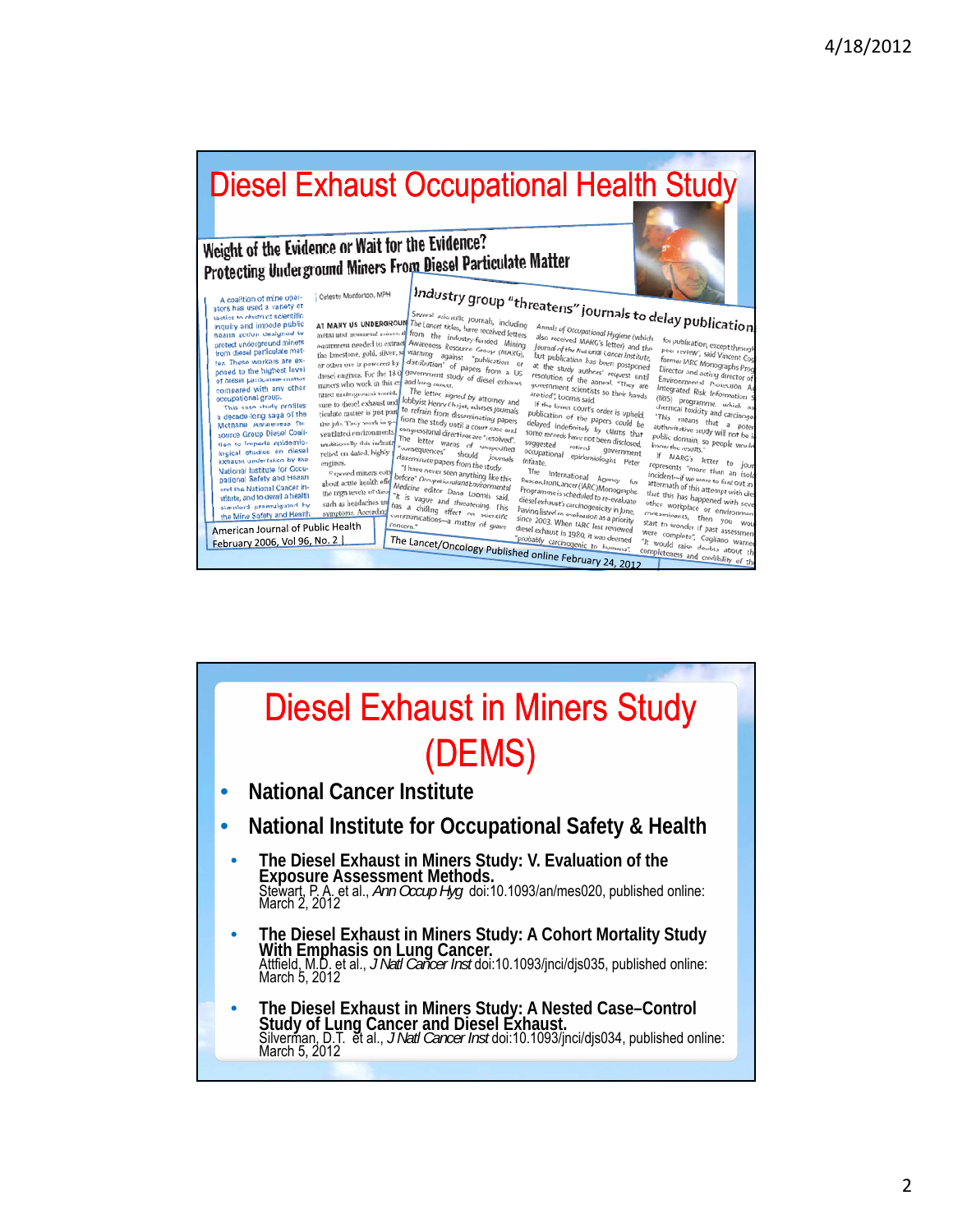## DEMS Study Overview

- 8 non-metal mining facilities
	- High levels of diesel exhaust underground
	- $-$  Low levels of potential confounders (i.e., asbestos, silica, radon)
	- Case control study design
- All blue-collar workers ≥1 year on job
- Follow-up from time of diesel equipment introduction (1947-1967 depending on facility) through 1997
- Respirable Elemental Carbon (REC) as estimate of diesel exhaust exposure

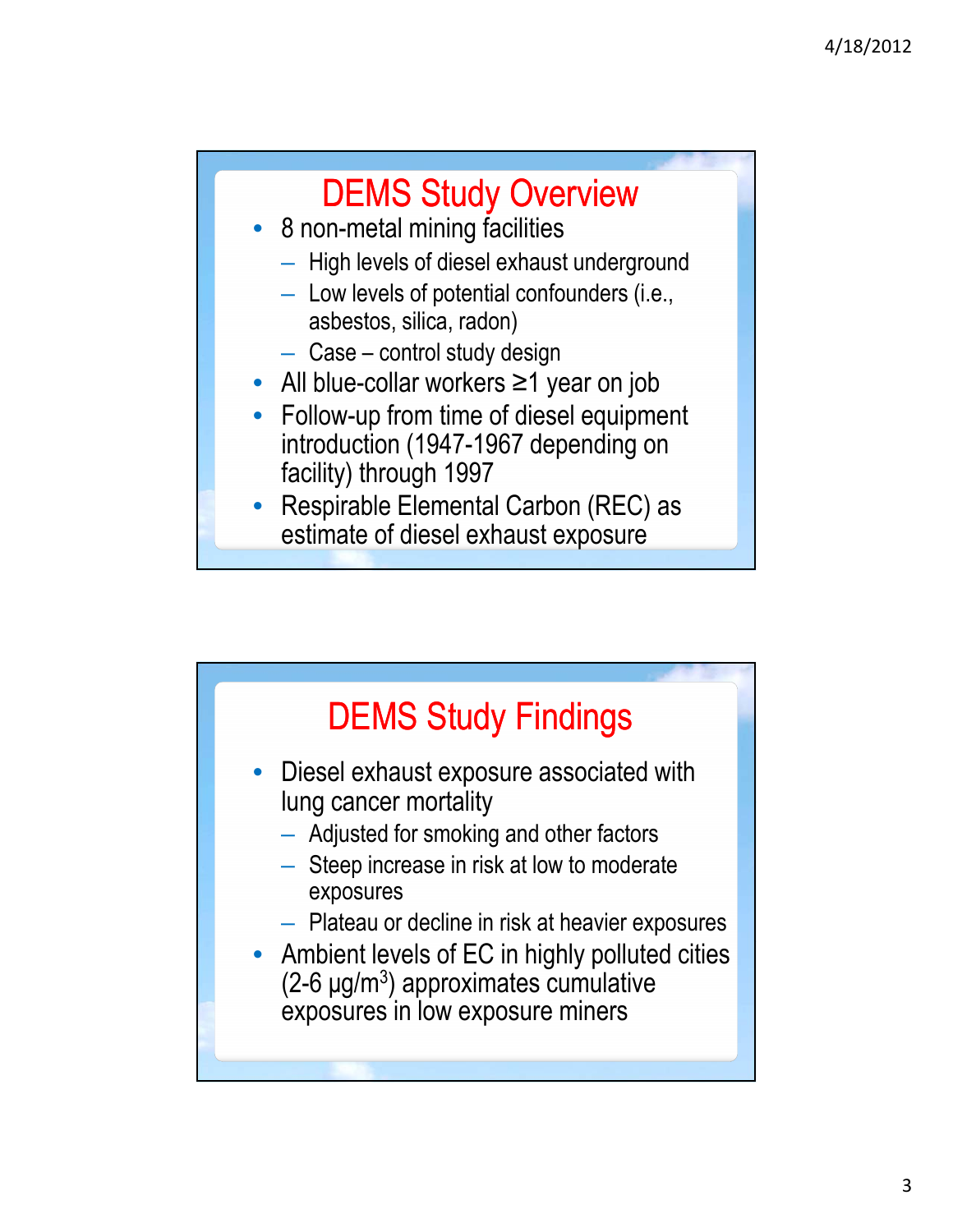